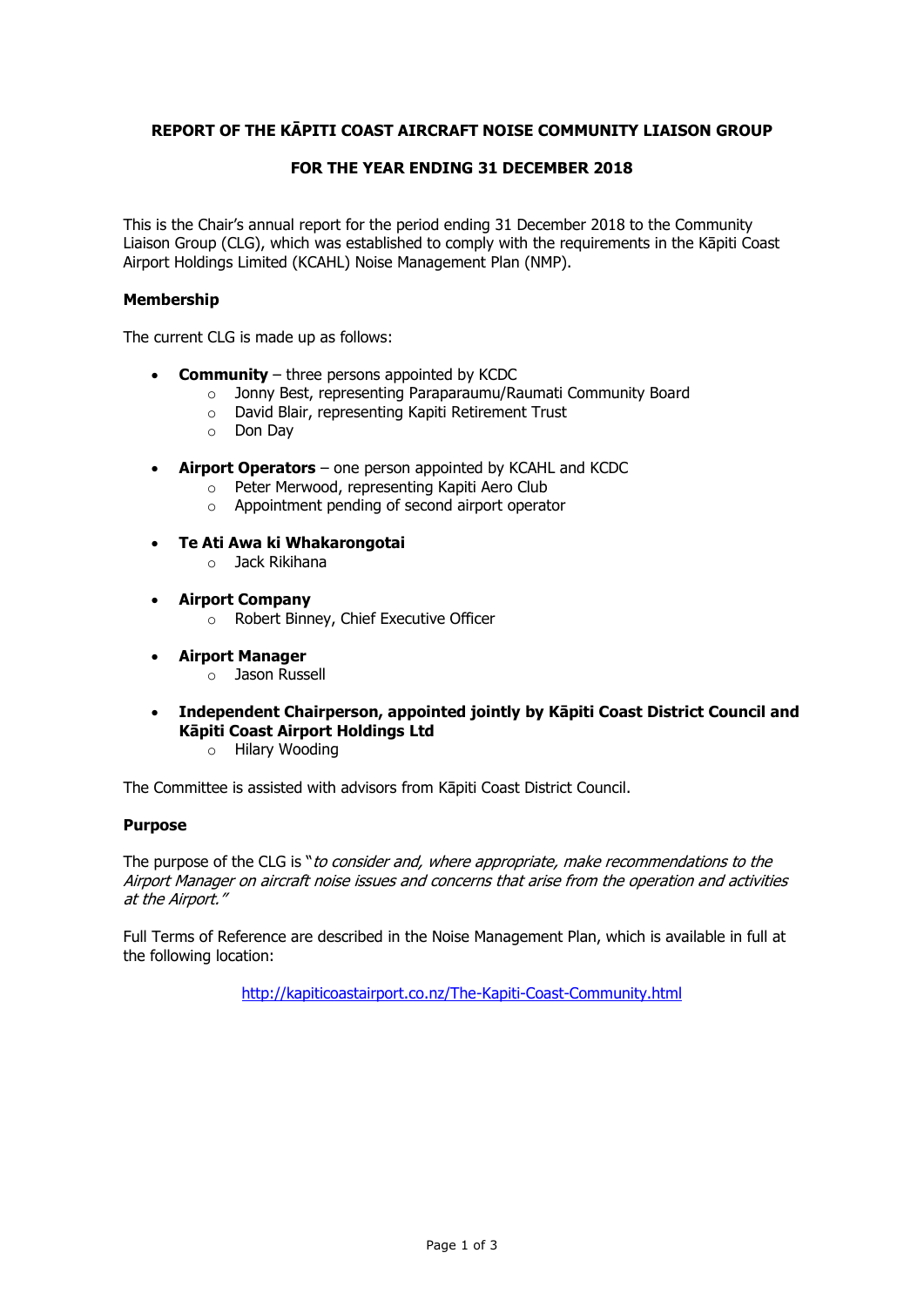# **Aircraft Movement Data**

The table below shows actual aircraft movements as recorded by the Airport. The airport noise contour modelling for the District Plan was based on annual movements of 96,000.

| Aircraft Movements Data         |                      |        |             |
|---------------------------------|----------------------|--------|-------------|
|                                 | <b>Calendar Year</b> |        |             |
|                                 | 2017                 | 2018   | 2019        |
| Landing Full Stop <sup>1</sup>  |                      |        | (projected) |
| Aeroplane                       | 6,094                | 5,460  | 5,350       |
| Helicopter                      | 813                  | 785    | 730         |
| Microlight                      | 210                  | 205    | 280         |
| <b>Total Full Stop Landings</b> | 7,117                | 6,450  | 6,360       |
| <b>Take-offs</b>                |                      |        |             |
| Inferred from Landings          | 7,117                | 6,450  | 6,360       |
| (approx. as no accurate data)   |                      |        |             |
| <b>Touch and Go Landings</b>    |                      |        |             |
| Aeroplane                       | 4,547                | 4,223  | 4,180       |
| Helicopter                      | 9                    | 19     | 20          |
| Microlight                      | 361                  | 180    | 210         |
| <b>Total Touch and Gos</b>      | 4,917                | 4,422  | 4,410       |
| <b>Total Movements</b>          | 19,151               | 17,322 | 17,130      |

# **Aircraft Movements Data**

### **Total Complaints Trend**

1

The following graph shows the total number of noise complaints received since January 2009 grouped by month and divided into total complaints, and the number of first time complainants<sup>2</sup> per month. The moving average shows various spikes in the number of complaints; however the overall trend for the total number of complaints is continuing to decrease.

<sup>&</sup>lt;sup>1</sup> The Wellington Gliding Club ceased operating at Kapiti Coast Airport as at 1 April 2016. Gliders are no longer included in the aircraft movement data.

<sup>&</sup>lt;sup>2</sup> The separation of total complaints verses first time complaints serves as an indicator of public awareness of aircraft noise. This is common practice at other airports.